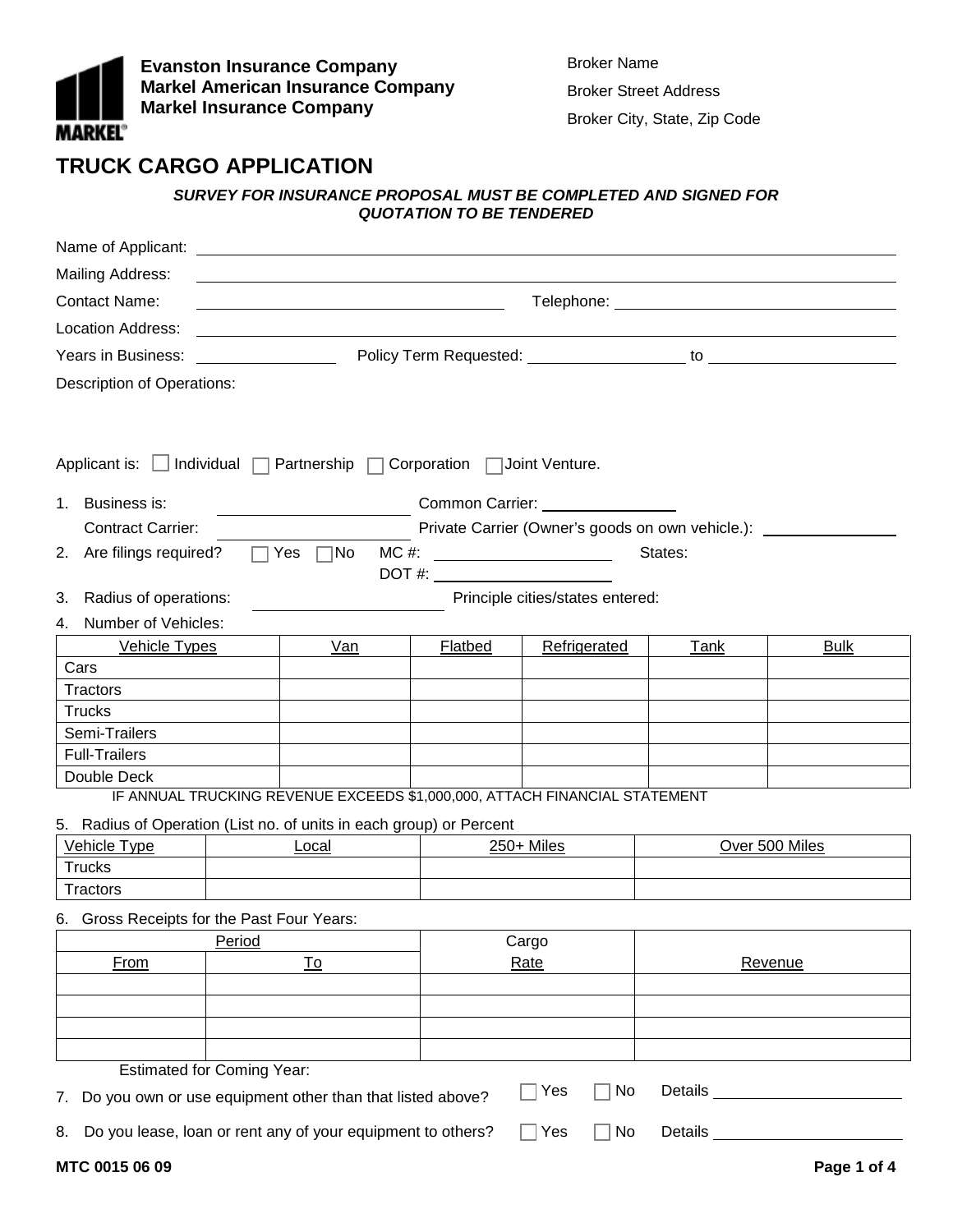|                       | Name of present insurance carrier(s) and Policy No.(s): |                                                                     |                              |
|-----------------------|---------------------------------------------------------|---------------------------------------------------------------------|------------------------------|
| Details:              |                                                         | 10. Are present policies being canceled or not renewed? TYes<br>No. |                              |
|                       |                                                         |                                                                     |                              |
| 11. Limits Requested: |                                                         | Average Exposure per Vehicle                                        | Maximum Exposure per Vehicle |

13. Is Reefer Coverage required? Yes No If yes, attach the schedule. Are all reefer units newer than 10 years?  $\Box$  Yes  $\Box$  No

### 14. Experience - Current and Past Two Years: *FLEETS ATTACH LOSS RUNS. IF MULTIPLE LOSSES - ITEMIZE.*

| Losses Past 3 Years | Date of Loss | Details | Carrier |
|---------------------|--------------|---------|---------|
|                     |              |         |         |
|                     |              |         |         |
|                     |              |         |         |

15. Driver's Full Name as it appears on License:

| <b>Name</b> | <b>Birth Date</b> | <b>State &amp; Driver License Number</b> | Date Employed |
|-------------|-------------------|------------------------------------------|---------------|
|             |                   |                                          |               |
|             |                   |                                          |               |
|             |                   |                                          |               |
|             |                   |                                          |               |
|             |                   |                                          |               |
|             |                   |                                          |               |
|             |                   |                                          |               |
|             |                   |                                          |               |
|             |                   |                                          |               |

16. Description of Equipment – All vehicles do not have to carry same limit

| <u>No.</u> | <b>Trade Name</b> | Yr. Built | <b>Type</b> | Radius | <b>ID Number</b> | Limit |
|------------|-------------------|-----------|-------------|--------|------------------|-------|
|            |                   |           |             |        |                  | ¢     |
|            |                   |           |             |        |                  |       |
|            |                   |           |             |        |                  | J     |
|            |                   |           |             |        |                  |       |
|            |                   |           |             |        |                  | ¢     |
|            |                   |           |             |        |                  |       |
|            |                   |           |             |        |                  |       |
|            |                   |           |             |        |                  |       |
|            |                   |           |             |        |                  |       |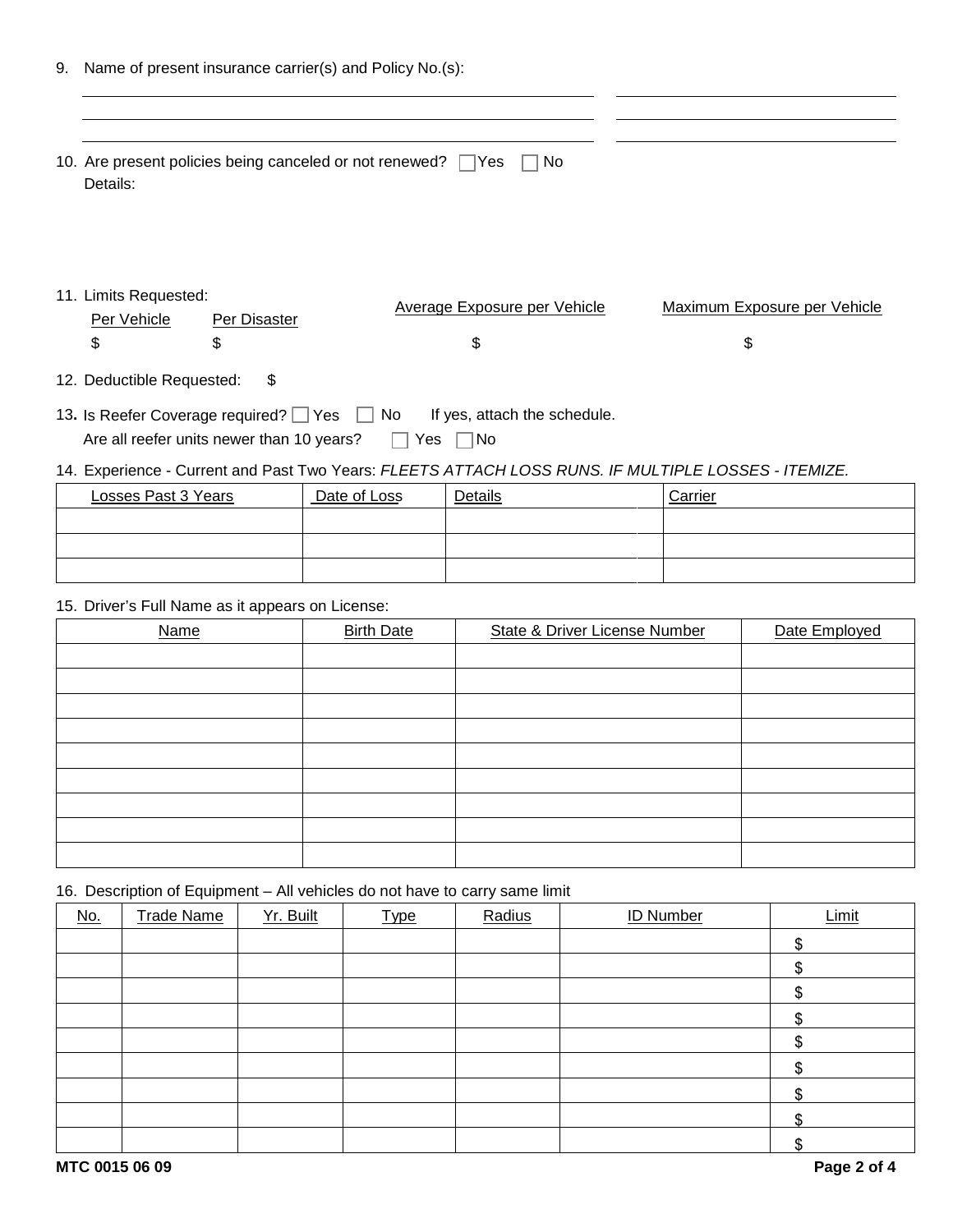## 17. Terminals

| <b>Terminal Address</b>                                                      |        |             |                       |               |               |     | <b>Terminal Limit</b>                        |                              |                                  |
|------------------------------------------------------------------------------|--------|-------------|-----------------------|---------------|---------------|-----|----------------------------------------------|------------------------------|----------------------------------|
| Lighted                                                                      | Fenced | Sprinklered | <b>Burglary Alarm</b> |               | Watchman      |     | Construction                                 | <b>Fire Contents</b><br>Rate | Average Values                   |
| <b>Terminal Address</b>                                                      |        |             |                       |               |               |     |                                              |                              | <b>Terminal Limit</b>            |
| Lighted                                                                      | Fenced | Sprinklered | <b>Burglary Alarm</b> |               | Watchman      |     | <b>Fire Contents</b><br>Construction<br>Rate |                              | Average Values                   |
| 18. Commodity<br>Percent of Total**<br><b>Average Value</b><br>Maximum Value |        |             |                       |               |               |     |                                              |                              |                                  |
|                                                                              |        |             |                       |               | $\%$          |     | \$                                           |                              | \$                               |
|                                                                              |        |             |                       |               | $\frac{0}{0}$ |     | \$                                           |                              | \$                               |
|                                                                              |        |             | $\%$                  |               | \$            |     | \$                                           |                              |                                  |
|                                                                              |        |             |                       | $\%$          |               | \$  |                                              | \$                           |                                  |
|                                                                              |        |             | %                     |               | \$            |     | \$                                           |                              |                                  |
|                                                                              |        |             |                       | $\frac{0}{0}$ |               | \$  |                                              | \$                           |                                  |
|                                                                              |        |             |                       |               | $\%$          |     | \$                                           |                              | \$                               |
|                                                                              |        |             |                       |               | $\frac{0}{0}$ |     |                                              |                              | \$                               |
| ** DRY FREIGHT AND GENERAL FREIGHT CANNOT MAKE UP MORE THAN 5% OF TOTAL      |        |             |                       |               |               |     |                                              |                              |                                  |
| 19. Are any household goods owned by others transported?                     |        |             |                       |               |               | Yes | No                                           |                              | If yes, give details separately. |
| 20. Is liquor or manufactured tobacco transported?                           |        |             |                       |               |               | Yes | No.                                          |                              | If yes, give details separately. |

#### **REMARKS:**

| <b>IMPORTANT</b>                                                                                                                                  | <b>IMPORTANT</b>                                                                                                                                                                                                                                                                                                                                                     |
|---------------------------------------------------------------------------------------------------------------------------------------------------|----------------------------------------------------------------------------------------------------------------------------------------------------------------------------------------------------------------------------------------------------------------------------------------------------------------------------------------------------------------------|
| is solely for convenience in development of underwriting<br>information for submission to one insurance company or<br>companies to be determined. | This form is not an application or offer to insure, but rather $\vert$ The information herein is for the purpose of obtaining an $\vert$<br>application or quotation for insurance from any one of sev-<br>eral insurance companies and creates no obligation on the<br>part of the insurance company unless an application or<br>quotation is offered and accepted. |

#### **Fraud Warnings**

**Notice to Alabama, Arkansas, District of Columbia, Louisiana, New Mexico, Rhode Island and West Virginia applicants:** Any person who knowingly presents a false or fraudulent claim for payment of a loss or benefit or knowingly presents false information in an application for insurance is guilty of a crime and may be subject to fines and confinement in prison.

**Notice to Colorado applicants:** It is unlawful to knowingly provide false, incomplete, or misleading facts or information to an insurance company for the purpose of defrauding or attempting to defraud the company. Penalties may include imprisonment, fines, denial of insurance and civil damages. Any insurance company or agent of an insurance company who knowingly provides false, incomplete, or misleading facts or information to a policyholder or claimant for the purpose of defrauding or attempting to defraud the policyholder or claimant with regard to a settlement or award payable from insurance proceeds shall be reported to the Colorado Division of Insurance within the Department of Regulatory Agencies.

**Notice to Florida and Oklahoma applicants:** Any person who knowingly and with intent to injure, defraud, or deceive any insurer files a statement of claim or an application containing any false, incomplete, or misleading information is guilty of a felony (of the third degree)\*. \*Applies in Florida only.

**Notice to Kansas applicants:** Any person who, knowingly and with intent to defraud, presents, causes to be presented or prepares with knowledge or belief that it will be presented to or by an insurer, purported insurer, broker or any agent